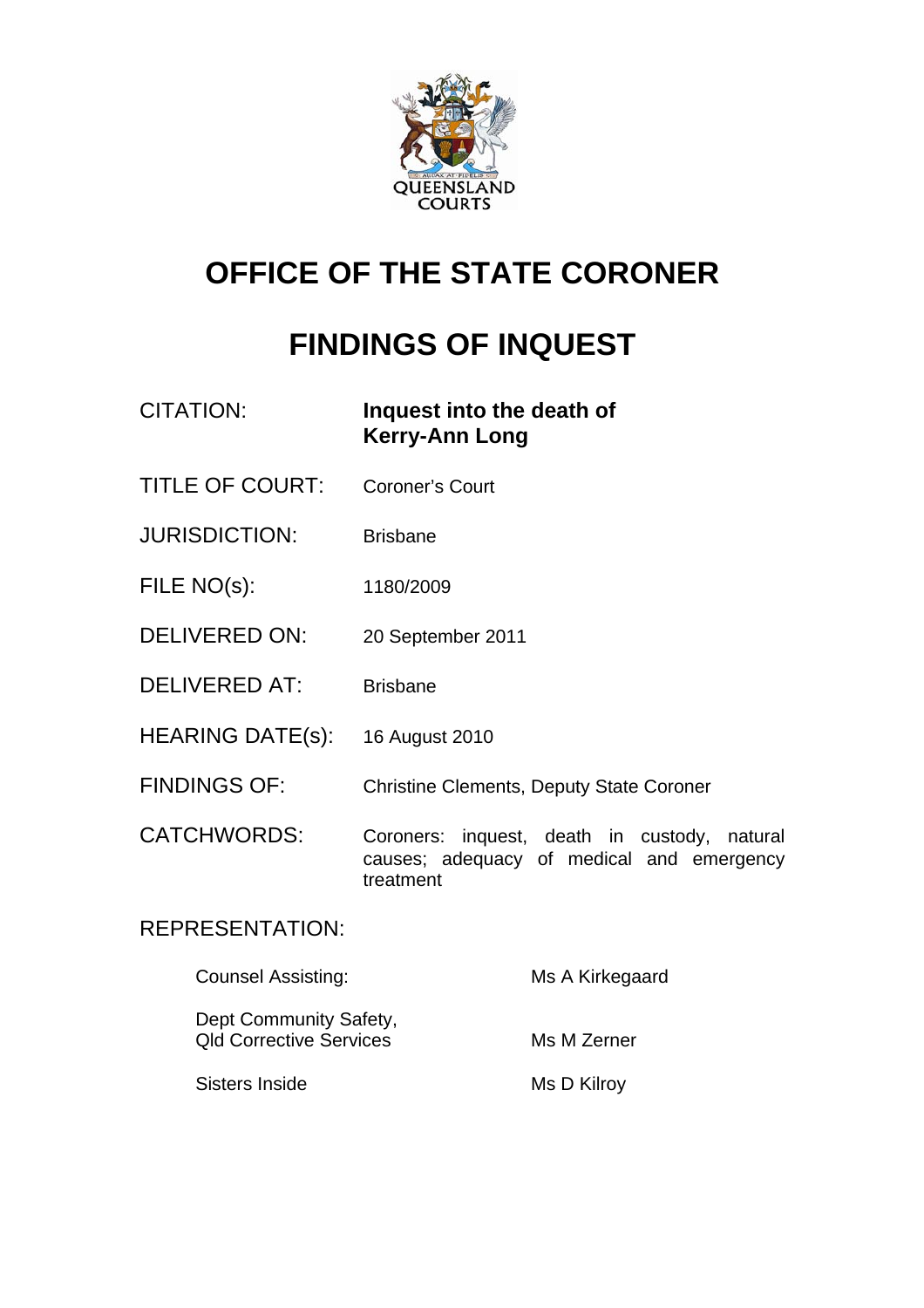The *Coroners Act 2003* provides in s45 that when an inquest is held into a death in custody, the coroner's written findings must be given to the family of the person who died, each of the persons or organisations granted leave to appear at the inquest and to various officials with responsibility for the justice system. These are my findings in relation to the death of Kerry-Ann Long. They will be distributed in accordance with the requirements of the Act and posted on the web site of the Office of State Coroner.

## **Introduction**

Ms Long was a 42 year old woman who died in the Princess Alexandra Hospital Intensive Care Unit on 4 February 2009. At the time of her death, Ms Long was serving a short custodial sentence at the Brisbane Women's Correctional Centre (BWCC).

Ms Long had a long history of intravenous drug use and at the time of her death, was on the methadone program. Her health was generally poor. She had previously been diagnosed with hepatitis B and hepatitis C and was being treated for depression. She was also taking medication for rheumatoid arthritis.

At approximately 5:15pm on 3 February 2009, Ms Long was observed to be distressed after a phone call with her father. She collapsed in the exercise yard shortly afterwards and lost consciousness. BWCC staff immediately called a Code Blue and instituted continuous resuscitation efforts until the paramedics arrived at 5:45pm. On assessment by the paramedics, Ms Long was noted to have a low Glasgow Coma Score and her left pupil was dilated.

Ms Long was then transported by ambulance to the Princess Alexandra Hospital (PAH) emergency department. Her pupils were fixed and dilated on arrival. A CT scan revealed extensive subarachnoid haemorrhage with cerebral oedema. A CT angiogram noted an 8.8mm x 8.9mm anterior communicating aneurysm.

Neurosurgical review determined that Ms Long had suffered irreversible brain damage and was likely to die within 24 hours. She was admitted to the intensive care unit for further management until her family could be contacted. After a discussion with her family the following morning, life support was withdrawn at 2:55pm and Ms Long died in the presence of family members at 4:10pm that afternoon.

Because Ms Long was in custody, her death was reported to the State Coroner for investigation and inquest.<sup>[1](#page-1-0)</sup>

These findings:

<span id="page-1-0"></span> $\overline{1}$ l 1 s8(3) defines "*reportable death*" to include deaths in custody and s7(2) requires that such deaths be reported to the state coroner or deputy state coroner. S27 requires an inquest be held in relation to all deaths in custody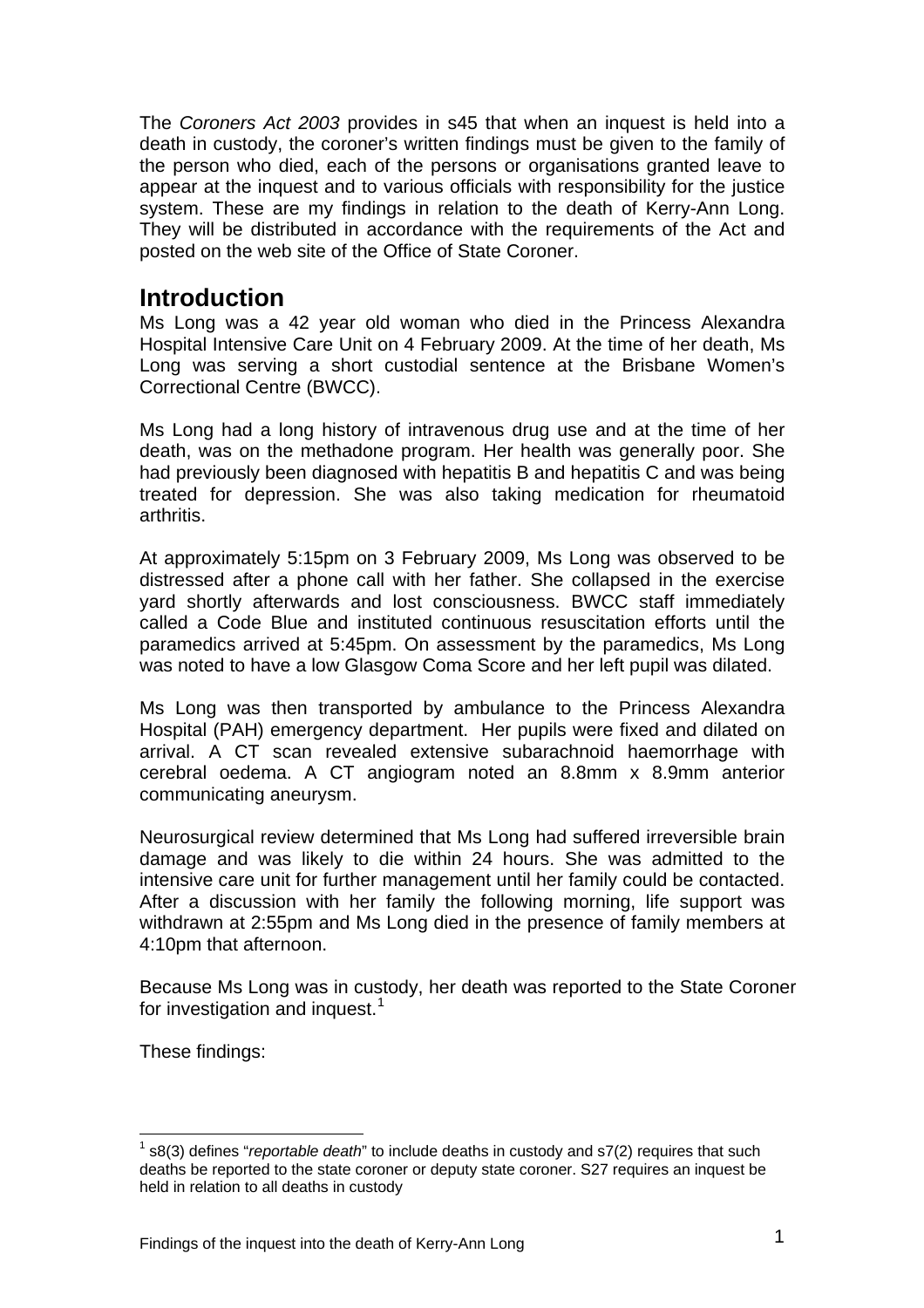- confirm the identity of the deceased, the time, place, circumstances and medical cause of her death;
- consider whether the actions or inactions of any person contributed to the death;
- consider whether the medical and emergency treatment afforded to Ms Long while in custody was adequate and reasonable; and
- consider whether any changes to procedures or policies could reduce the likelihood of deaths occurring in similar circumstances or otherwise contribute to public health and safety or the administration of justice.

### **The investigation**

Detective Sergeant S R Wild, then of the QPS Corrective Services Investigation Unit (CSIU), conducted the investigation.

Detective Sergeant Wild was informed of Ms Long's impending death when her life support was withdrawn at 2:55pm on 4 February 2009. He attended the PAH intensive care unit a short time later.

Ms Long died at 4:10pm in the presence of family members. Ms Long's body was identified by her sister to registered nurse Darren McGeough at that time. Mr McGeough subsequently identified the body to Detective Sergeant Wild. Ms Long's death was formally reported to CSIU at approximately 5:00pm.

Several other patients were in the intensive care unit at the time of Ms Long's death. She had been under continuous escort by corrective services officers since her transfer to hospital the preceding day. A statement obtained from Corrective Services Officer Sarah Tomkins indicated she and fellow officer Justine Donaldson maintained visual surveillance of Ms Long at all times since relieving the previous shift on the morning of 4 February 2009, other than when medical staff removed Ms Long's life support.

Given these circumstances and Detective Sergeant Wild's assessment that there were no suspicious circumstances surrounding Ms Long's death, arrangements were made to remove her body from the intensive care ward. Police then accompanied Ms Long's body to the Queensland Health Forensic and Scientific Services mortuary for autopsy.

Dr Ong performed an external and full internal autopsy on the morning of 5 February 2009. The autopsy was observed by officers from CSIU and the QPS Coronial Support Unit.

Further inquiries made by CSIU about the circumstances of Ms Long's death included obtaining the correctional centre and hospital medical records, as well as the medical records maintained by Ms Long's general practitioner, Dr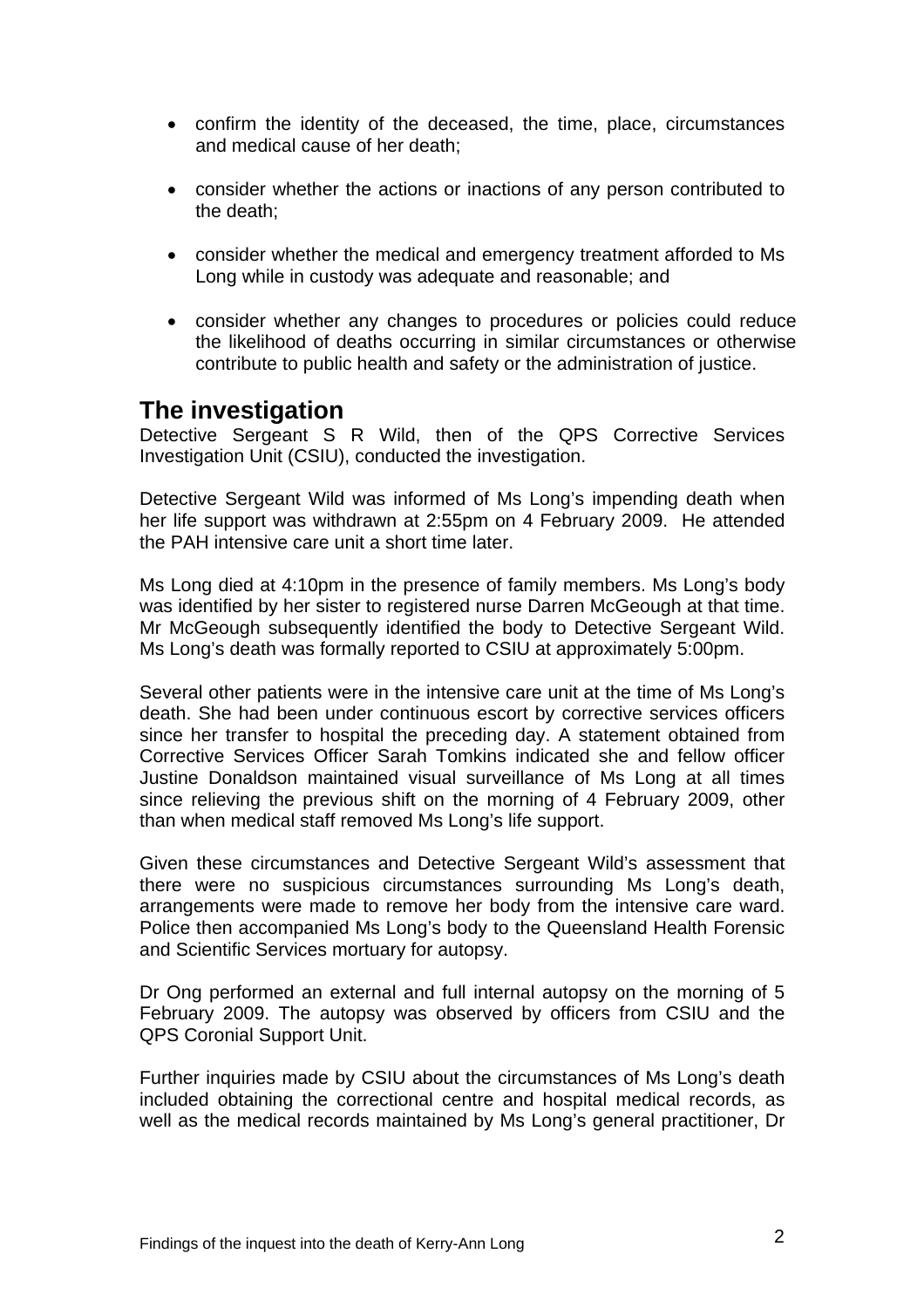Baster. The investigating officer seized a recording of the phone call Ms Long made shortly before her collapse, as well as footage from the CCTV camera that monitored the area of the exercise yard where she collapsed.

Most of the 27 other prisoners who were accommodated in the same unit as Ms Long were interviewed on 4 February 2009. Of the remainder, only two prisoners were unable to be located and re-interviewed at a later date. All these interviews were recorded.

The investigating officer also obtained statements from Ms Long's father, her former de facto spouse, Ms Long's close friend, the arresting officer, the officer on watchhouse duties at the Brisbane City Watchhouse on the day of Ms Long's arrest, the BWCC officers and BWCC nurse who responded to Ms Long's collapse and one of the paramedics who assessed Ms Long and transported her to the PAH.

I note the investigation report was finalised within seven months of Ms Long's death. I thank Detective Sergeant Wild for conducting a timely, thorough and professional investigation.

The Office of the State Coroner supplemented the findings of Detective Sergeant Wild's investigation by arranging for a doctor from the Queensland Health Clinical Forensic Medicine Unit (CFMU) to review the investigation material to assess whether Ms Long was given appropriate access to, and received adequate medical and emergency treatment while she was in custody. This review was undertaken by the CFMU Director, A/Professor Bob Hoskins.

## **The inquest**

An inquest was held in Brisbane on 16 August 2010. Ms Kirkegaard was appointed as counsel to assist me. Leave to appear was granted to Ms Zerner who appeared for Dept Community Safety for Qld Corrective Services and to Ms Kilroy who appeared for Sisters Inside. Sharon Fisher, Kerry-Ann Long's sister attended the inquest.

All of the statements, photographs and materials gathered during the investigation were tendered.

Ms Kirkegaard submitted the material tendered was sufficient to enable me to make the findings required by the Act and there was no other forensic purpose to be served by the calling of any oral evidence. I accepted that submission.

# **The evidence**

I have considered all of the evidence but refer only to those matters necessary to understand the findings I have made.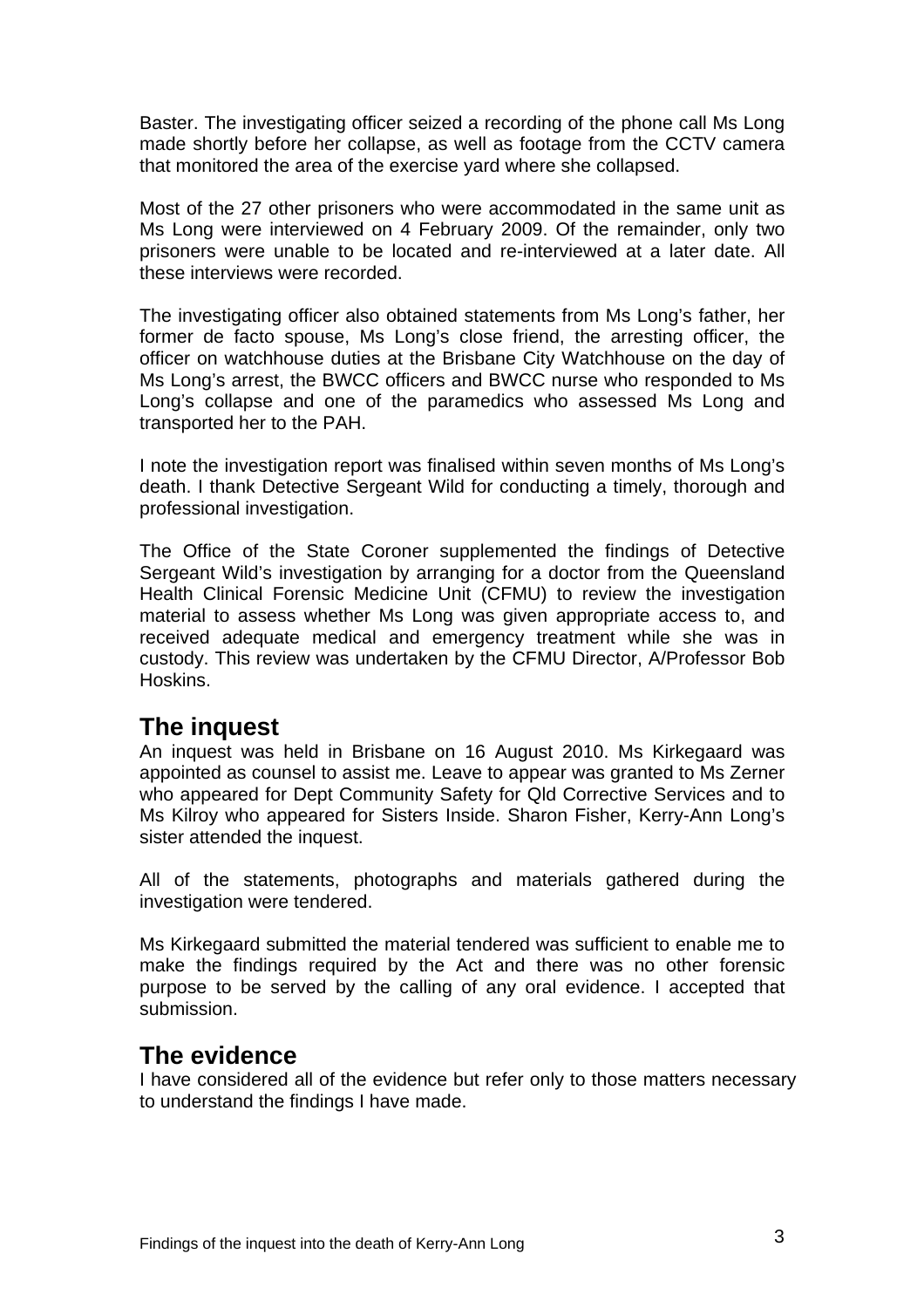#### *Personal background*

Ms Long struggled with drug addiction for most of her adult life and had been on the methadone program for a long time.

Ms Long had two children from a de facto relationship that ended in 2000. Both children lived with Ms Long until 2007 when the eldest child ran away to live with her father who had since repartnered. Subsequent Family Court proceedings resulted in parenting orders whereby the couple's daughter remained with her father and their son remained with Ms Long. These orders incorporated conditions that both parents refrain from engaging in drug use and criminal activity.

Ongoing concerns about Ms Long's drug use and its impact on her ability to care properly for her son were investigated by the relevant authorities and caused significant acrimony between Ms Long and her former partner. It was widely recognised that it was extremely important to Ms Long that her son remain living with her.

Ms Long lived with her mother for several years prior to her mother's death. She was subsequently convicted by the Brisbane Magistrates Court of several fraud offences relating to misappropriation of her mother's money. This placed her in conflict with her siblings. She was sentenced to 12 months imprisonment and given immediate parole.

 Ms Long's drug use, financial difficulties and the difficulty of her relationship with her former de facto partner and other members of her family were significant stressors in her life. She was also facing eviction from her home around the time she was taken into custody.

#### *Basis for imprisonment*

Ms Long had a lengthy history of drug, fraud and property offences going back to 1984. In July 2008, she was convicted by the Brisbane Magistrates Court of a range of fraud offences, for which she was sentenced to 12 months imprisonment and immediately released to court ordered parole. Ms Long was required to abstain from all illicit substances as a condition of her parole.

In January 2009, Ms Long provided a urine sample that tested positive to morphine and cannabis. Consequently, the Southern Queensland Regional Parole Board suspended her parole and issued a return to prison warrant. The warrant was served on Ms Long at her home on 28 January 2009, shortly before she was due to appear in the Holland Park Magistrates Court in relation to charges of possessing cannabis. Ms Long was then taken to the Brisbane City Watchhouse where the warrant was processed.

Ms Long appeared before the Holland Park Magistrates Court the following day, where she pleaded guilty to charges of possessing cannabis. She was convicted and fined, with no time to pay. Ms Long defaulted and was arrested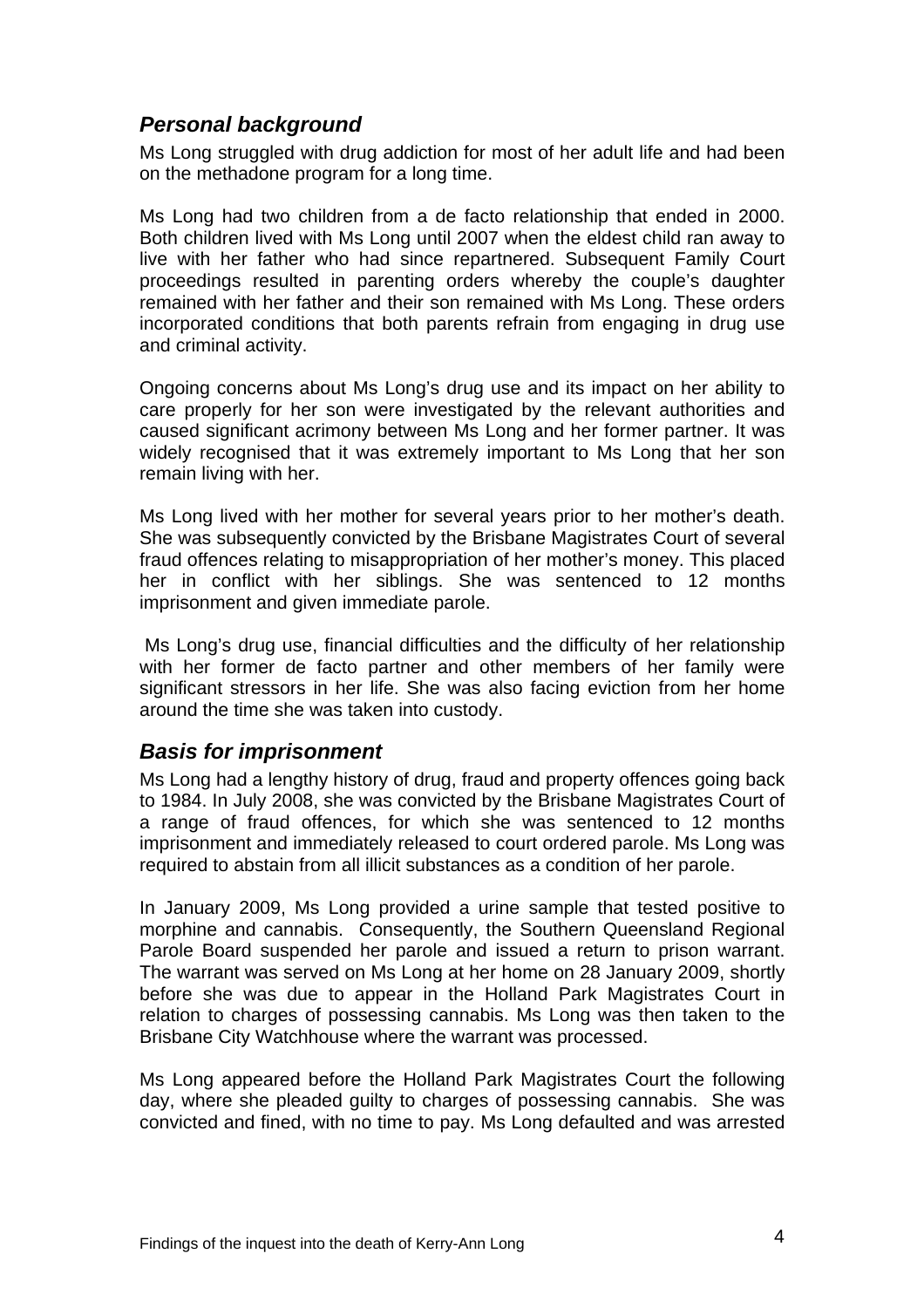immediately to serve a six day custodial sentence, concluding on 3 February 2009. She was transferred from police custody to the BWCC on the afternoon of 30 January 2009.

In the meantime, the Southern Queensland Regional Parole Board had reviewed the circumstances of her parole breach and decided on 27 January 2009 to suspend her parole for two months from the date of her return to custody. This decision effectively extended the period of Ms Long's incarceration to 25 March 2009.

The parole board's decision was issued on 3 February 2009 and faxed to the Sentence Management section of the BWCC at 3:07pm that afternoon. There is no evidence to suggest Ms Long had been informed of this decision before her collapse later that afternoon.

#### *Ms Long's medical history*

The medical records maintained by Ms Long's general practitioner, Dr Baster, show that Ms Long had been diagnosed with hepatitis B and hepatitis C in 1990. She was diagnosed with rheumatoid arthritis in 2002 and was under the care of the PAH rheumatology unit. She was prescribed Salazopyrin for this condition.

Dr Baster's medical records show Ms Long was on the methadone program. She had also been prescribed antidepressants following her mother's death in early 2008 and was taking Zoloft at the time of her death.

Statements from Ms Long's family members and her close friend described Ms Long's health as generally poor, with noticeably increased anxiety and decreased appetite in the weeks preceding her death.

#### *Assessment of Ms Long's health and medical history on being taken into custody*

Ms Long was required to answer a series of medical and health questions when she was processed at the Brisbane City Watchhouse at approximately 11:00am on 28 January 2009.

A statement provided by Sergeant Robertino Patane, who administered the questionnaire to Ms Long, indicates she disclosed a medical history consistent with that shown by Dr Baster's medical records. She also advised that her current medications were Biodone, Salazopyrin, ibuprofen and Zoloft.

Sergeant Patane states he referred Ms Long for review by the watchhouse nurse at the earliest convenience. His statement indicates Ms Long was cooperative and seemed relaxed during his dealings with her.

The watchhouse medical records show Ms Long was given her prescribed antidepressant and rheumatoid arthritis medication at the prescribed doses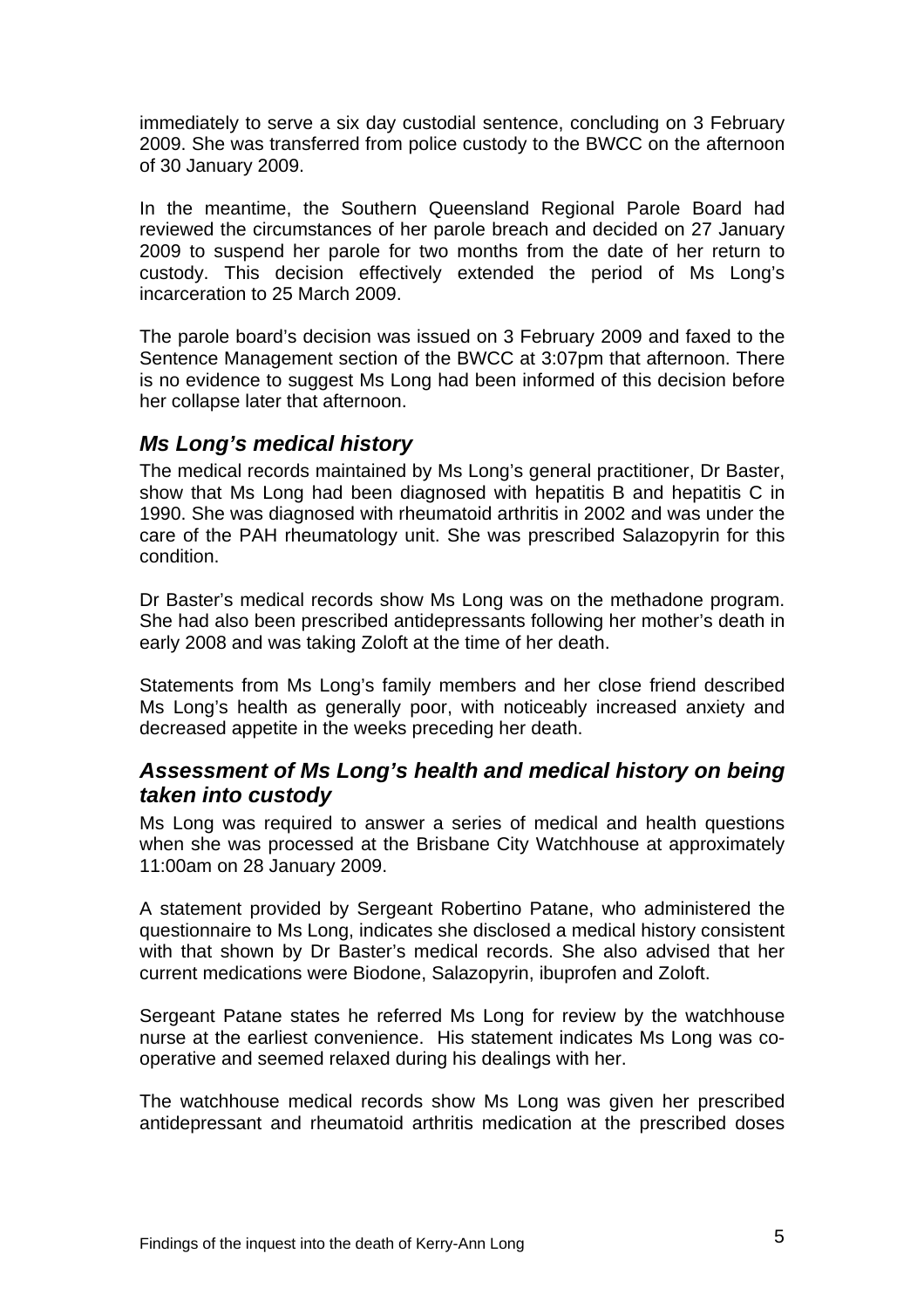while she was in the watchhouse over the period 28 – 30 January 2009. She was also given Codapane Forte for the pain associated with her rheumatoid arthritis.

These records show that Ms Long did not receive methadone on her first day in the watchhouse, but it was given to her on each of the following mornings.

The corrective services medical records show that on reception to BWCC on 30 January 2009, Ms Long's medical history disclosure was consistent with that made at the watchhouse. She denied any headache and on examination, her pulse and blood pressure were normal.

The medical notes show that Ms Long was reviewed by a medical officer on 3 February 2009. She was noted as having no clinical complaints other than her pre-existing rheumatoid arthritis.

The correctional centre medical notes show that Ms Long received her prescribed medication, including the methadone, at the prescribed doses on each day she was in custody. Ms Long's request for codeine phosphate and diazepam were reviewed and refused by a medical officer.

The correctional centre medical records show that Ms Long did not seek or require any nursing or medical assistance prior to her sudden collapse.

#### *Events leading to Ms Long's telephone discussion with her father on 3 February 2009*

A statement provided by Ms Long's close friend, Ms Lynell Harding, indicates that Ms Long had expected to receive a custodial sentence of 12 – 28 days for her most recent drug convictions. For this reason, on the evening before her scheduled court appearance, Ms Long arranged for her son Kyle to stay with Ms Harding while she was in custody.

Ms Harding's statement indicates that due to the ongoing parental responsibility dispute with the child's father, Mr Lauchlin Jack, Ms Long wanted to keep the fact of her going into custody a secret. Consequently, she told Mr Jack she was going to Maryborough to look after her father as he was unwell. This is supported by statements provided by both Mr Jack and Mr Long.

The statements provided by Ms Harding and Mr Jack indicate that shortly after Ms Long was taken into police custody, Ms Harding told Mr Jack the truth about why she was looking after his son. Mr Jack collected his son from Ms Harding on 29 January 2009.

Mr Jack states that as Ms Long's drug conviction breached a condition of the parenting orders made in respect of his son, he decided to pursue sole parenting responsibility and indicated this intention to Ms Long's father and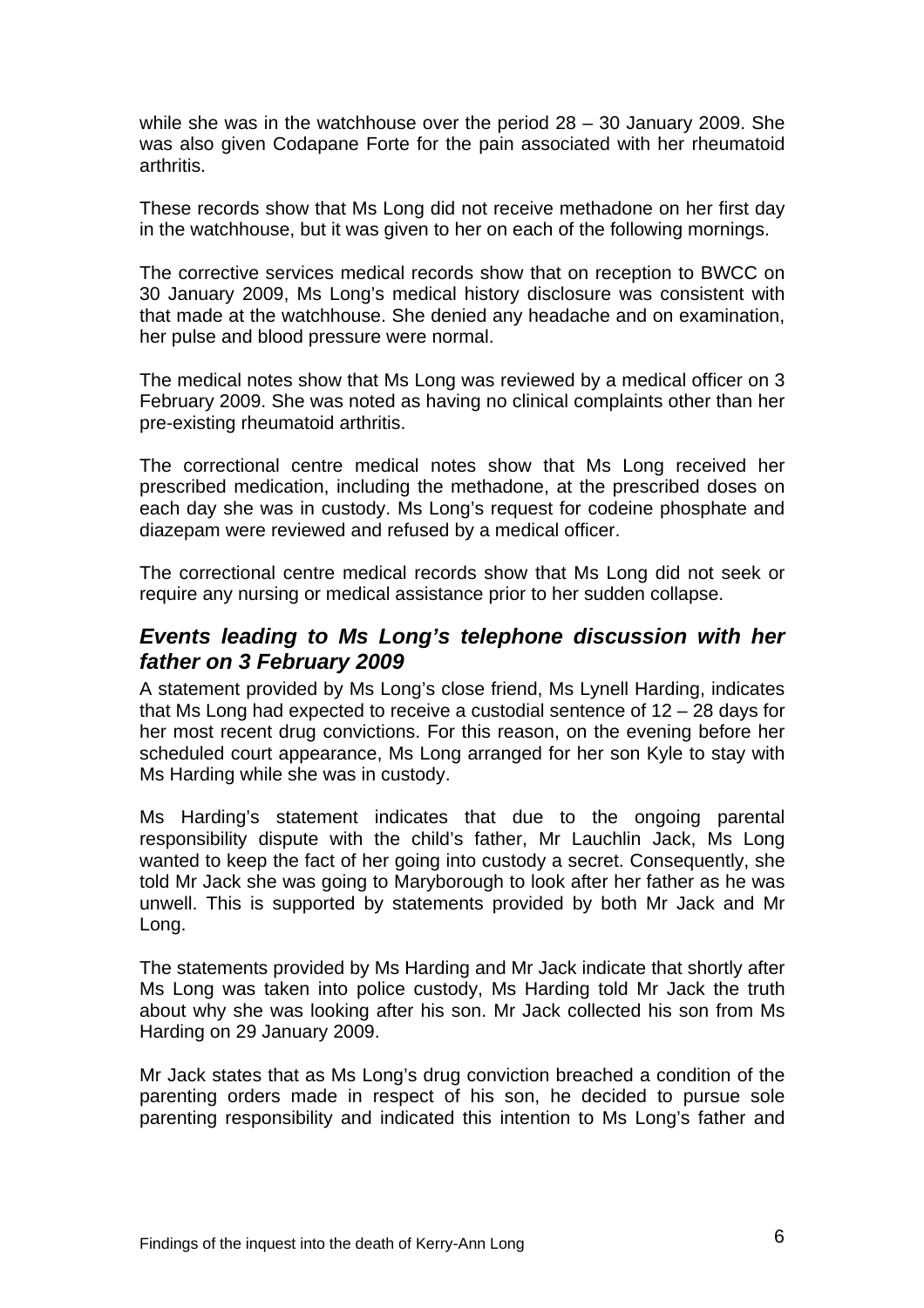brother on 30 January 2009.

#### *Ms Long collapses*

The correctional centre call activity report shows that Ms Long made a very brief telephone call to her father shortly before 5:15pm on 3 February 2009. This is the only phone call she made while in custody at BWCC. A recording of this call reveals that Ms Long asked her father to pass on a message to her son. Mr Long then told her that her son was with Mr Jack. Ms Long terminated the call.

Statements provided by a number of prisoners who were nearby at the time indicate that Ms Long was very distressed after the call ended. She walked away from the phone into the adjacent exercise yard and sat down on a metal bench with two fellow prisoners. She was crying and heard to say that her former partner had taken her son. Another prisoner went to get Corrective Services Officer Nicolette White from the nearby officers' station to help comfort Ms Long. CSO White attended the scene immediately. CCTV footage of the area confirms this sequence of events and shows this occurred at 5:15pm.

The prisoners who were consoling Ms Long stated that Ms Long then went pale and started to shake. CSO White states that when she arrived on the scene she saw Ms Long sitting on the bench, leaning back against the wall. Ms Long did not respond to her questioning about what had happened. CSO White states that Ms Long then gasped, her eyes rolled back and her head jerked back against the wall. CSO White immediately called a Code Blue. While she waited for help, CSO White observed Ms Long to continue gasping and jerk her head back several times.

#### *Emergency medical response*

CCTV footage shows that a number of corrective services officers attended the scene at 5:16pm, followed by registered nurse June Cooper at 5:17pm.

Nurse Cooper's statement indicates that she found Ms Long sitting on the bench supported by CSO White. Ms Long was taking slow gasping breaths. Nurse Cooper attached an oxygen mask and then assessed Ms Long's condition. She observed that Ms Long's skin was blue; she was nonresponsive and had no pulse. Nurse Cooper immediately commenced cardiopulmonary resuscitation.

Registered nurses Sue Armstrong and Leslie Turner then arrived on the scene at 5:18pm with a medical response trolley. Nurse Cooper's statement and the correctional centre medical notes indicate that Ms Long received continuous oxygen supplementation, while resuscitation efforts were made including defibrillation and continued CPR. This is confirmed by the CCTV footage.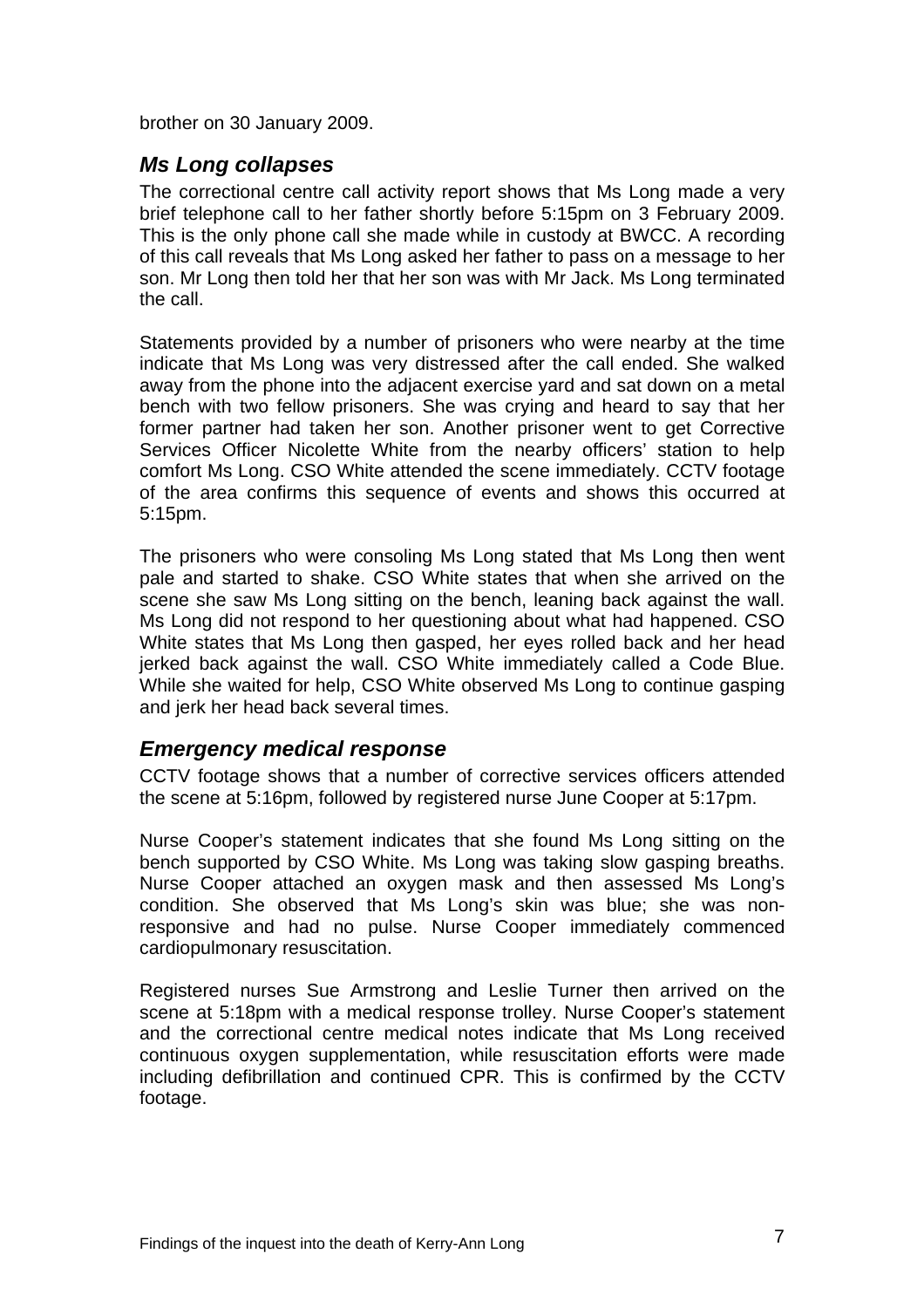Nurse Cooper states that Ms Long stopped breathing during the resuscitation. All three nurses continued to deliver CPR and achieved a return of spontaneous circulation. Ms Long started breathing again and received breathing support until the paramedics arrived. Her pupils were noted to be fixed and dilated.

A statement provided by one of the advanced care paramedics who attended the scene, Mr John Latham, indicates that the BWCC contacted QAS at 5:24pm. One unit was dispatched at 5:27pm and arrived at the BWCC at 5:38pm. CCTV footage shows that the first paramedic arrived on the scene at 5:45pm, followed by two others at 5:50pm.

On examination, Ms Long had a pulse, atrial fibrillation and was breathing spontaneously at 10 breaths per minute. She was noted to have a dilated left pupil and assessed with a very low Glasgow Coma Scale of 3. Ms Long was unable to be intubated at the scene due to her strong gag reflex.

The CCTV footage shows that Ms Long was transported from the scene at 6:06pm.

The precise timing of the sequence of events to this point recorded in the correctional centre medical records is slightly inconsistent with that of the CCTV footage. However, the statement provided by CSO White indicates these times reflect those she made according to her watch as she kept a running sheet of the resuscitation. CSO concedes that her record of these times may not have been the same as the CCTV footage for this reason.

Mr Latham's statement indicates they left BBWC at 6:14pm. A roadside rapid sequence induction to facilitate endotracheal intubation was done at 6:22pm en route to the PAH.

Ms Long arrived at the PAH emergency department at 6:45pm. Her pupils were fixed and dilated on arrival. The hospital records indicate a CT brain scan noted extensive subarachnoid haemorrhage with cerebral oedema and a CT angiogram noted an 8.8mm x 8.9mm anterior communicating aneurysm.

I infer from all of the information this condition had not previously been suspected or diagnosed. Neurosurgical review determined that Ms Long's condition was inoperable. She was admitted to the PAH intensive care unit later that evening and maintained on life support while attempts were made to contact her father.

The hospital records show contact was made with Mr Long on the morning of 4 February 2009. He was told her condition was terminal and she was expected to die that day. Her brother, sister, children and Mr Jack attended the hospital. After discussion with the ICU doctor, they agreed her life support should be withdrawn. Ms Long was extubated at 2:55pm and died at 4:10pm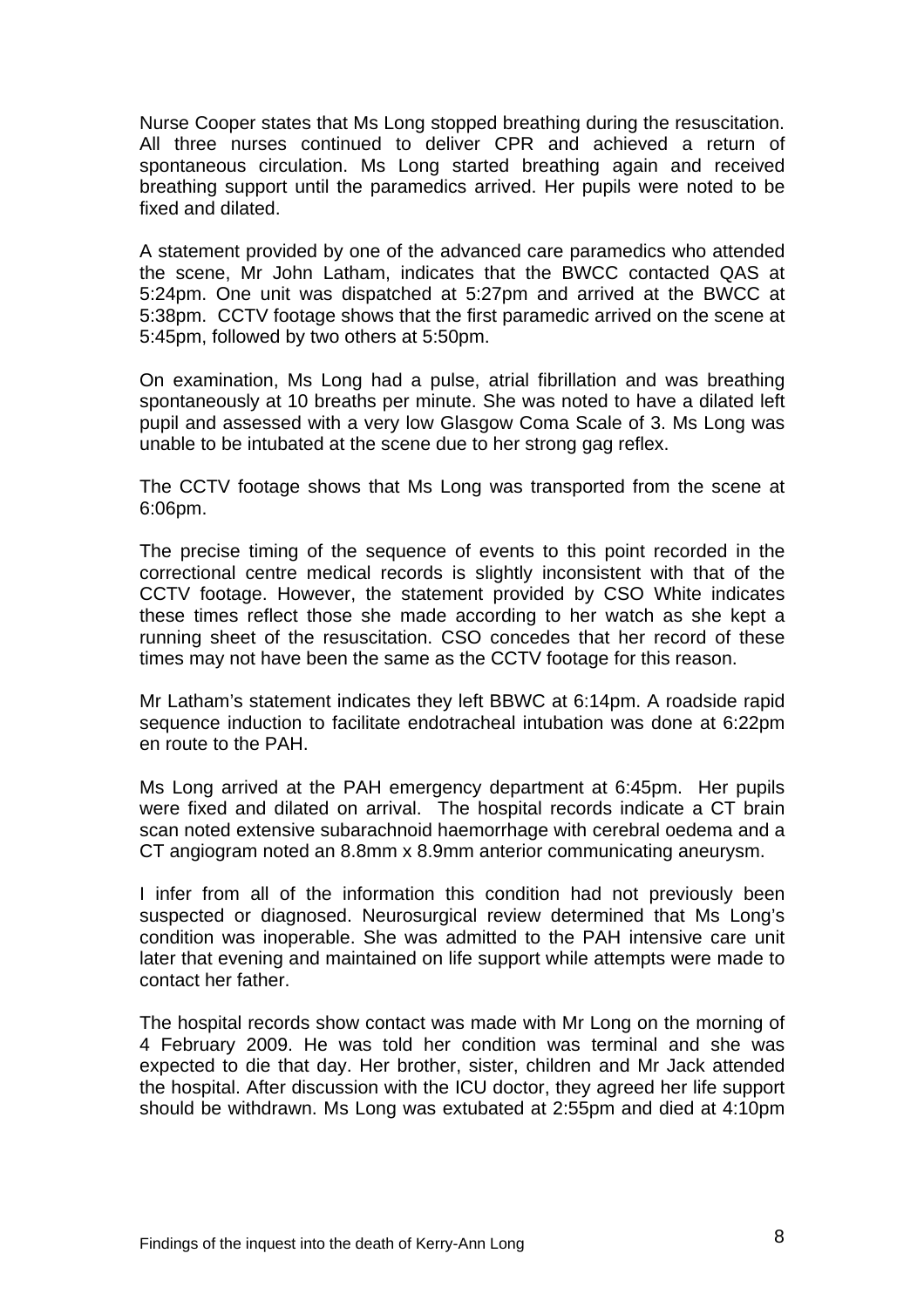in the presence of several family members.

#### *Cause of death*

Dr Ong performed an external and full internal autopsy on the morning of 5 February 2009.

Consistent with the clinical findings, the autopsy found a ruptured and collapsed aneurysm within the anterior communicating artery. Heavy subarachnoid haemorrhage was present on the base of the skull, as well as on the cerebral corticies.

There was scattered pneumonia consistent with aspiration that Dr Ong considered would have occurred when Ms Long initially lost consciousness.

The examination found no evidence of trauma to the head or elsewhere.

Toxicology was performed on a hospital blood specimen taken from Ms Long at 7:00pm on 3 February 2009. It detected therapeutic levels of the drugs administered during resuscitation. Elevated methadone levels, as well as a metabolite of cannabis were also detected. In this regard, Dr Ong noted that cannabis and methadone are known to have a long half life and can be detected even after days of abstinence.

On the basis of these findings, Dr Ong concluded the cause of Ms Long's death was subarachnoid haemorrhage as a consequence of a ruptured saccular aneurysm. Dr Ong's report notes this aneurysm forms from a weakened spot in the arterial wall and is known to rupture spontaneously without any trauma. He found nothing to indicate any other person was involved in Ms Long's death.

#### *Adequacy of medical and emergency treatment provided to Ms Long*

Dr Bob Hoskins, Director of Queensland Health's Clinical Forensic Medicine Unit (CFMU) was asked to review the investigation material to assess the adequacy of the medical and emergency treatment provided to Ms Long while she was in custody.

Statements from several of the prisoners accommodated in the same unit as Ms Long suggested she had been denied her medication. The hospital emergency admission records note Ms Long had refused methadone for the last two days.

Dr Hoskins' review of the watchhouse and correctional centre medical records confirmed that Ms Long received all of her prescribed medication at the prescribed doses while she was in custody, other than one dose of methadone when she was taken into police custody on 28 January 2009. Dr Hoskins advised this is consistent with current policy to withhold potentially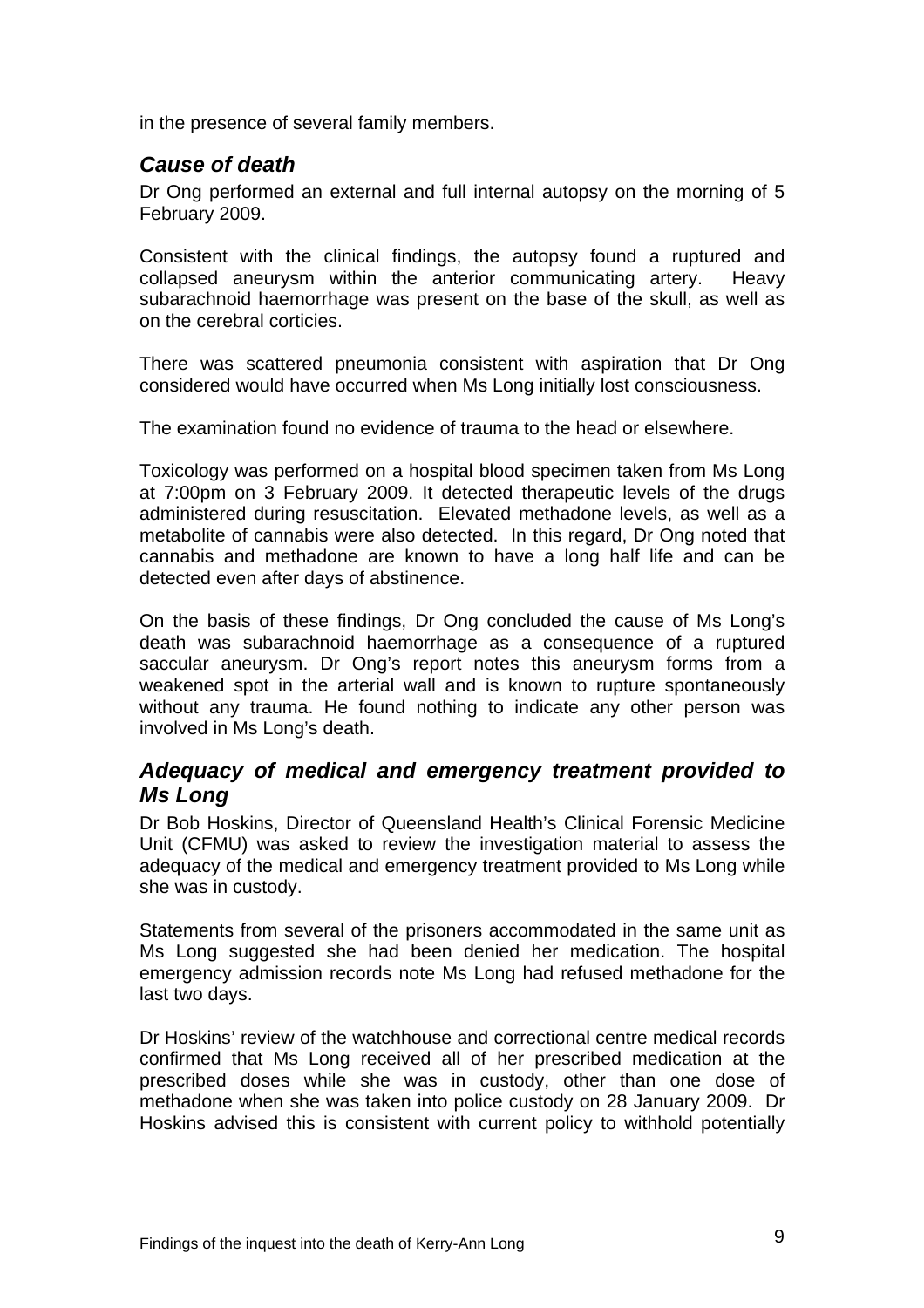dangerous drugs, such as methadone, until a person has been in custody and is not obviously intoxicated for 24 hours. This precaution prevents prescribed medication being administered on top of whatever drugs a person may have used in the community before their arrest.

Dr Hoskins suggested the correct annotation for a regular dose - "R" - that appears in the watchhouse and correctional centre medication records could have been misinterpreted by someone unfamiliar with those forms, when Ms Long was admitted to the PAH emergency department. This would account for the notation that Ms Long had refused her methadone for the preceding two days.

Statements provided by Ms Harding and Mr Jack suggest Ms Long had complained of headaches and migraines in the past. Dr Hoskins noted that on reception at BWCC on 30 January 2009, Ms Long denied any headache and her pulse and blood pressure were normal. Dr Hoskins noted further that there was nothing in the correctional centre medical records to suggest Ms Long had made any complaints to BWCC staff that could or should have alerted them to a developing intracranial bleed.

Dr Hoskins considered the timeliness and adequacy of the BWCC response to Ms Long's collapse could not be criticised. He noted Ms Long's oxygen saturation levels did not fall below 95% during active resuscitation. He commented that although this is low, it is not unacceptably low and is indicative of effective resuscitative attempts.

Dr Hoskins noted that the paramedics arrived on the scene 35 minutes after the Code Blue was called. He considered this a very timely response to an emergency situation in a correctional centre environment.

Dr Hoskins did not have any concerns about the standard or level of care provided to Ms Long by the PAH.

#### *Investigation findings*

Ms Long's body was formally identified by her sister in the PAH intensive care unit, shortly after she died.

Ms Long's collapse at the BWCC was witnessed and she remained under escort by corrective services officers from the time she was transferred by ambulance to the PAH until she died.

Autopsy examination confirmed the clinical findings of extensive subarachnoid haemorrhage and anterior communicating aneurysm. The pathologist found no evidence of trauma to the head or elsewhere. I note the pathologist's advice that this type of aneurysm is known to rupture spontaneously and unexpectedly without any trauma.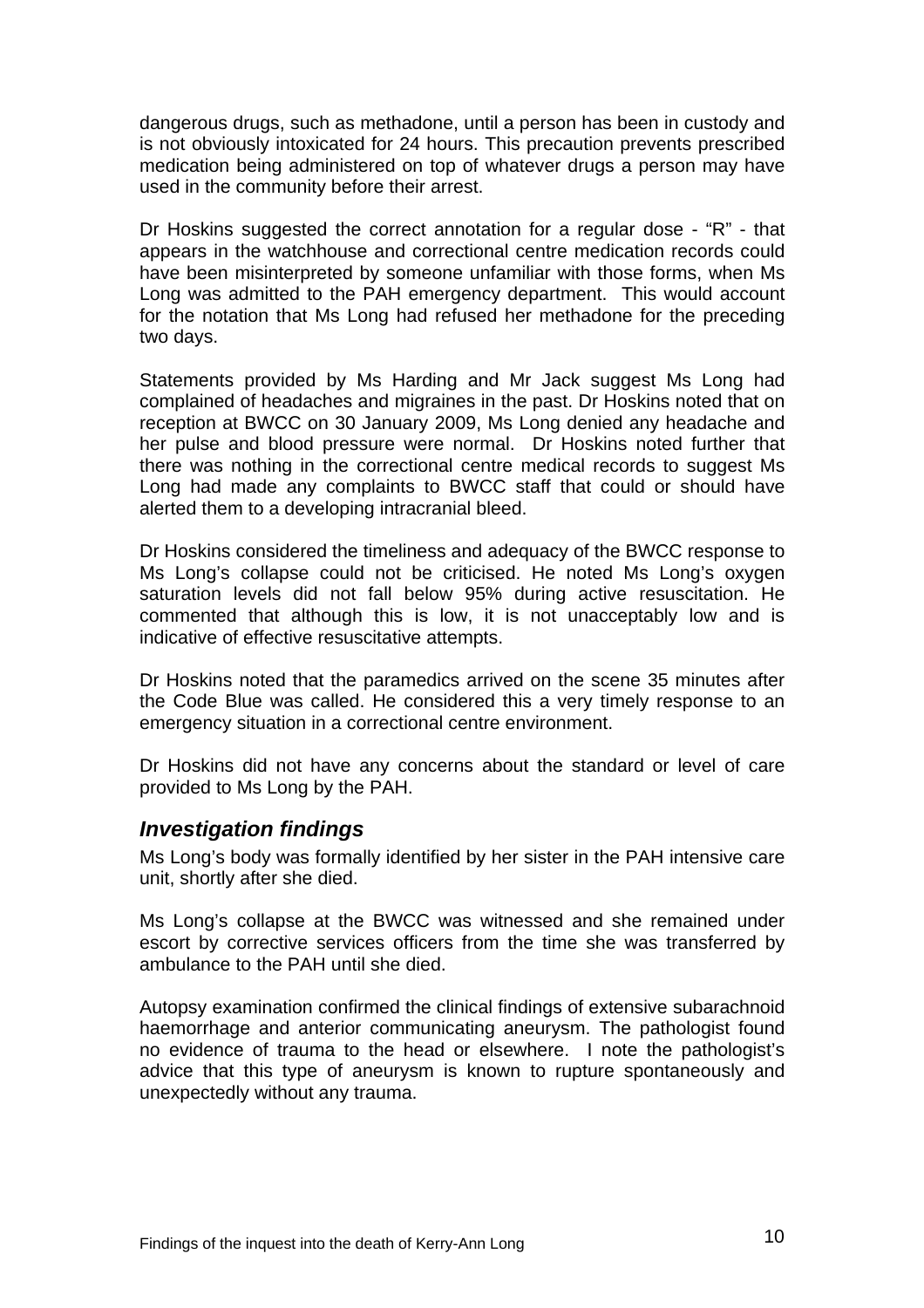Independent medical review confirmed Ms Long's current state of health and medical history were adequately assessed both when she was taken into police custody at the Brisbane City Watchhouse and then on reception at BWCC. The review confirmed that Ms Long was given appropriate access to her prescribed medication while she was in custody and further that she did not present with any symptoms indicative of a developing intracranial bleed. The review also confirmed the timeliness and adequacy of the emergency medical response to Ms Long's collapse and the treatment she received at the PAH.

No evidence suggested anything other than a death by natural causes.

# **Findings required by s45**

I am required to find, as far as is possible, the medical cause of death, who the deceased person was and when, where and how she came by her death. As a result of considering all of the material contained in the exhibits, I make the following findings.

| Identity of the deceased - | The deceased person was Kerry-Ann<br>Long who was born in Brisbane,<br>Queensland on 28 May 1966.                                      |
|----------------------------|----------------------------------------------------------------------------------------------------------------------------------------|
| How she died $-$           | Ms Long died of natural causes while<br>a prisoner at the Brisbane Women's'<br><b>Correctional Centre.</b>                             |
| Place of death $-$         | She died in the Princess Alexandra<br>Hospital Intensive Care Unit.                                                                    |
| Date of death $-$          | Ms Long died on 4 February 2009.                                                                                                       |
| Cause of death $-$         | She died from subarachnoid<br>haemorrhage as a consequence of<br>rupture of saccular aneurysm of the<br>anterior communicating artery. |

### **Comments and recommendations**

Section 46, insofar as it is relevant to this matter, provides that a coroner *may*  comment on anything connected with a death that relates to public health or safety, the administration of justice or ways to prevent deaths from happening in similar circumstances in the future.

Leave was granted to Ms Kilroy appearing at the inquest to a limited extent. I noted the positive and supportive work performed by Sisters Inside for female prisoners. Ms Kilroy for Sisters Inside sought to include as an issue in this inquest the psycho-social support available to Ms Long relating to the care of her son at the time of her death as a matter that could be commented upon by